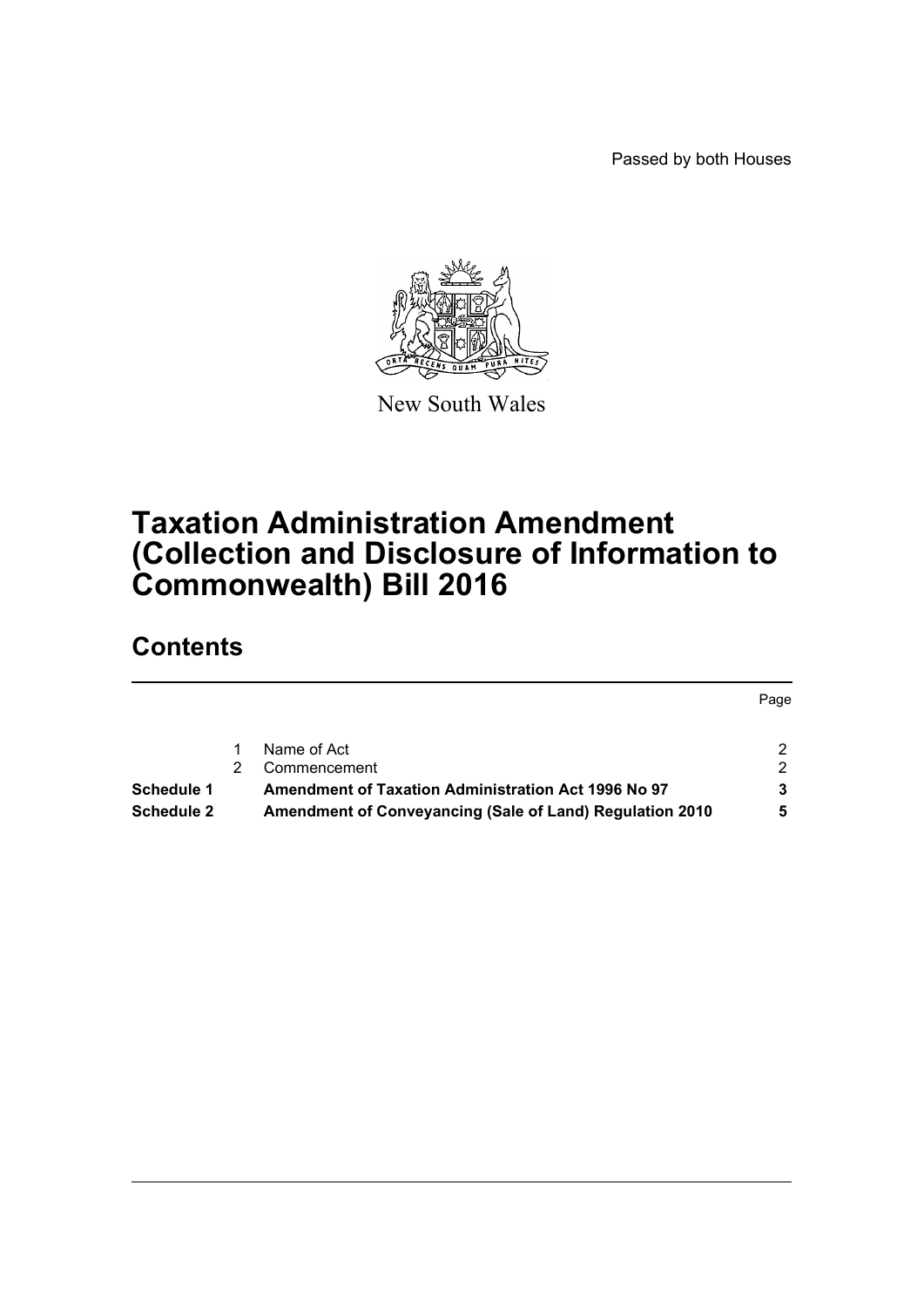*I certify that this PUBLIC BILL, which originated in the LEGISLATIVE COUNCIL, has finally passed the LEGISLATIVE COUNCIL and the LEGISLATIVE ASSEMBLY of NEW SOUTH WALES.*

*Legislative Council 2016* *Clerk of the Parliaments*

New South Wales

# **Taxation Administration Amendment (Collection and Disclosure of Information to Commonwealth) Bill 2016**

Act No , 2016

An Act to amend the *Taxation Administration Act 1996* in relation to the collection and disclosure to the Commonwealth of information relating to property transactions; and for other purposes.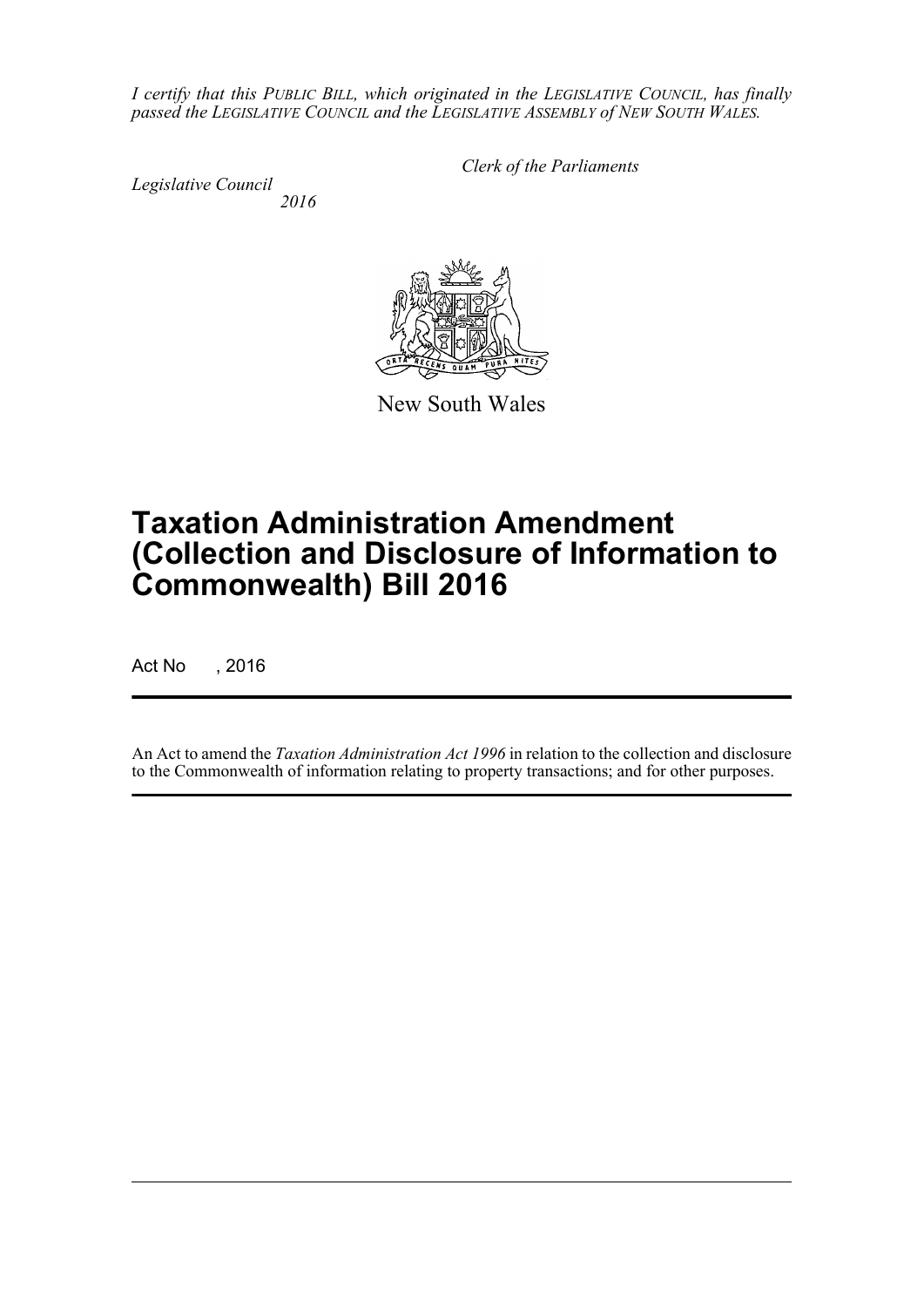#### <span id="page-2-0"></span>**The Legislature of New South Wales enacts:**

#### **1 Name of Act**

This Act is the *Taxation Administration Amendment (Collection and Disclosure of Information to Commonwealth) Act 2016*.

#### <span id="page-2-1"></span>**2 Commencement**

This Act commences, or is taken to have commenced, on 1 July 2016.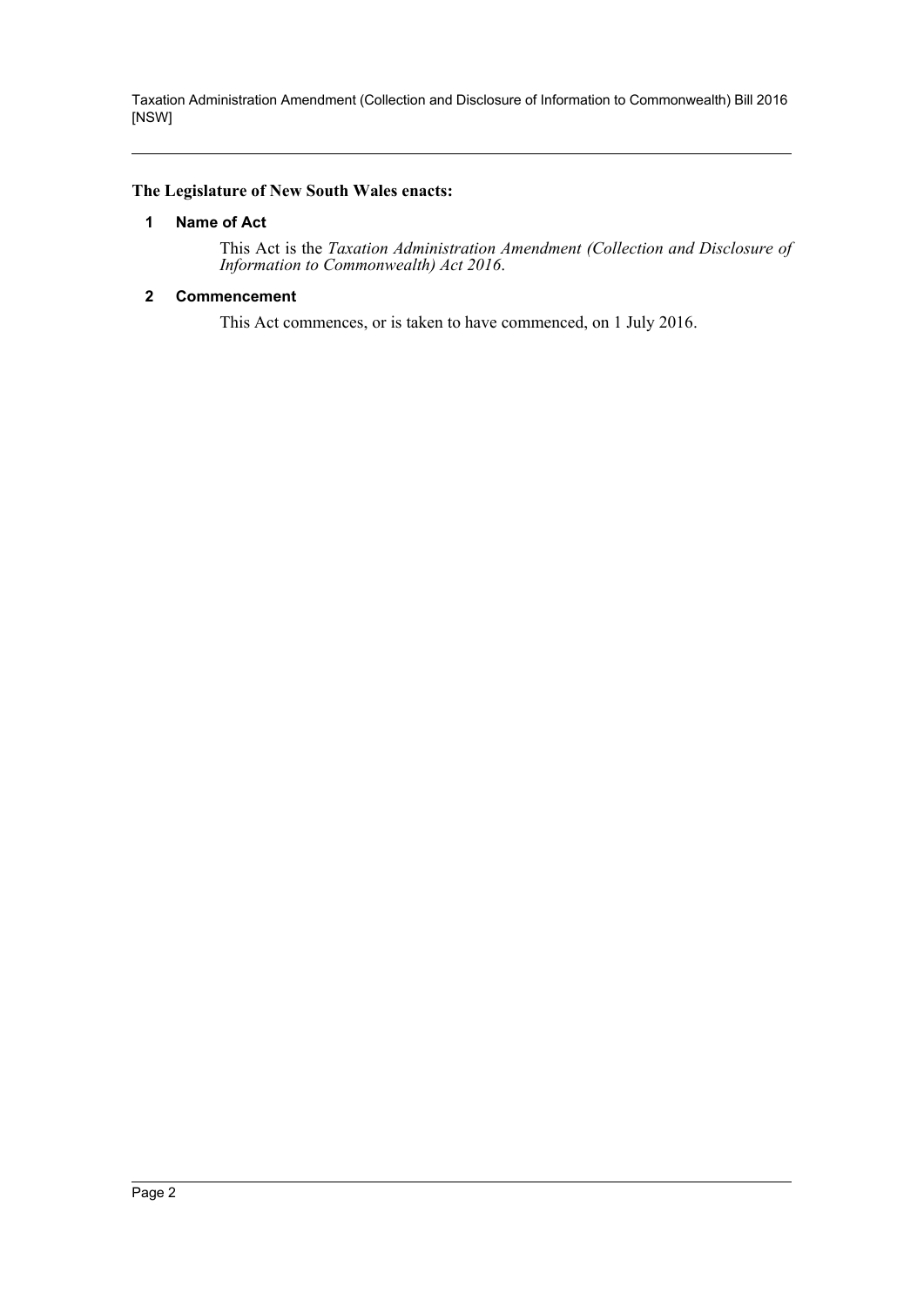Schedule 1 Amendment of Taxation Administration Act 1996 No 97

### <span id="page-3-0"></span>**Schedule 1 Amendment of Taxation Administration Act 1996 No 97**

#### **[1] Part 9, heading**

Insert "**, collection of information**" after "**investigation**".

#### **[2] Part 9, Division 2B**

Insert after Division 2A:

#### **Division 2B Collection of information for disclosure to Commonwealth**

#### **80C Definitions**

In this Division:

*head* of a Public Service agency and *Public Service agency* have the same meanings as in the *Government Sector Employment Act 2013*.

*reportable information* means information that is reportable by the State to the Commissioner of Taxation of the Commonwealth under Subdivision 396-B of Division 396 of Part 5-25 of Chapter 5 of Schedule 1 to the *Taxation Administration Act 1953* of the Commonwealth.

#### **80D Relationship with other NSW laws**

- (1) Nothing in this Act or any other Act or law (including the *Privacy and Personal Information Protection Act 1998*) prevents the collection or disclosure of reportable information in accordance with this Division.
- (2) Nothing in this Division prevents the collection or disclosure of reportable information in accordance with any other provisions of this Act or any other Act or law (including the *Privacy and Personal Information Protection Act 1998*).
- (3) Information may be collected and disclosed in accordance with this Division even if:
	- (a) the information is collected only for the purposes of disclosure to the Commissioner of Taxation of the Commonwealth and not collected under or in relation to the administration of any law of the State (except for this Division), and
	- (b) the information is not disclosed in connection with the administration or execution of any law of the State (except for this Division).

#### **80E Collection and disclosure of reportable information**

- (1) The Chief Commissioner or the head of a Public Service agency may collect reportable information.
- (2) The Chief Commissioner may disclose reportable information to the Commissioner of Taxation of the Commonwealth.
- (3) The head of a Public Service agency may disclose reportable information to the Chief Commissioner.

#### **80F Treasurer may direct collection and disclosure to Chief Commissioner**

(1) The Treasurer may direct the head of a Public Service agency to disclose any reportable information held by the agency to the Chief Commissioner and may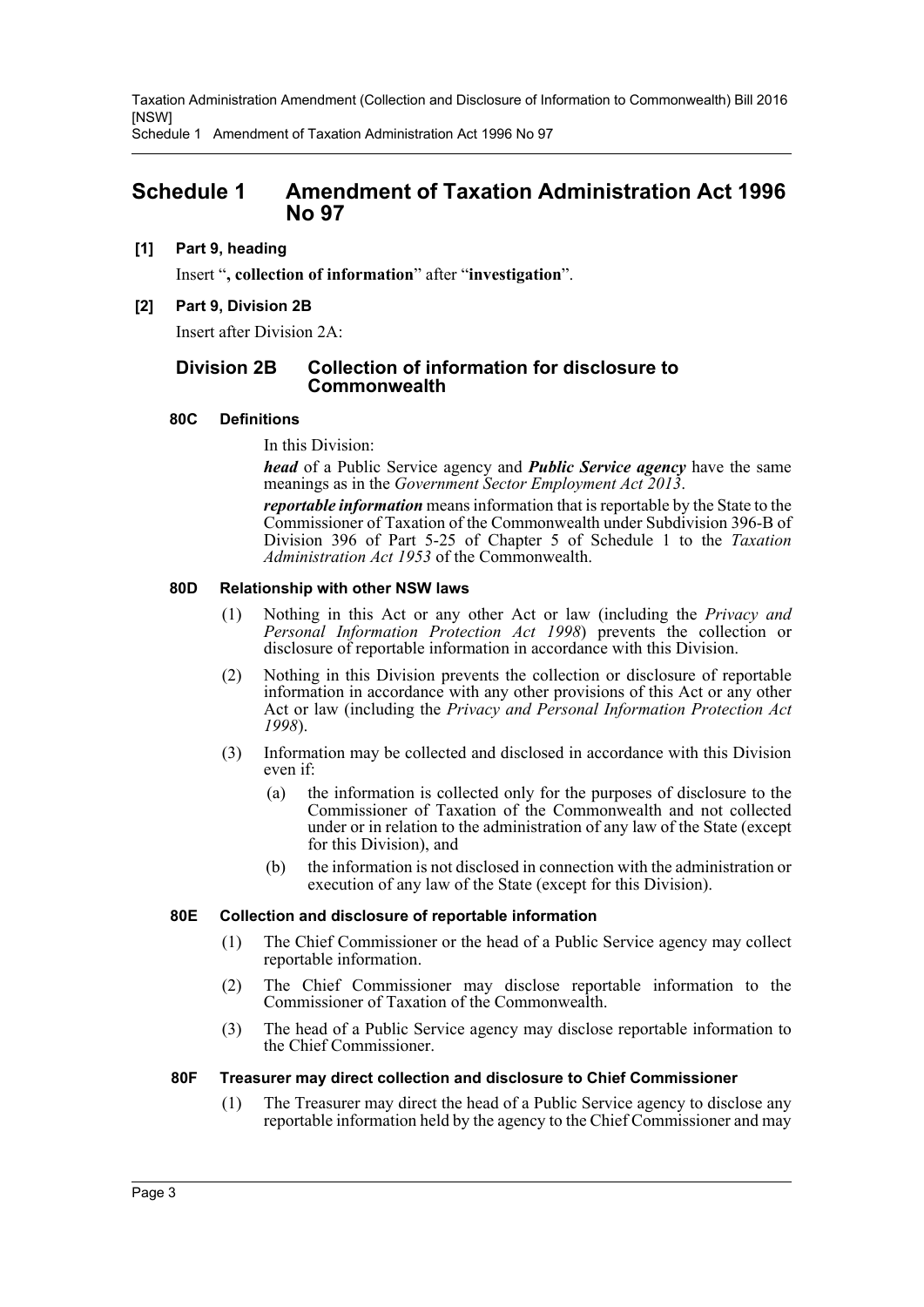Schedule 1 Amendment of Taxation Administration Act 1996 No 97

also direct the head of a Public Service agency to collect reportable information for the purposes of that disclosure.

(2) The head of the Public Service agency is to make such arrangements as are necessary for the collection, and disclosure to the Chief Commissioner, of reportable information, in accordance with the direction of the Treasurer.

#### **80G How reportable information may be collected**

- (1) The Chief Commissioner or the head of a Public Service agency may collect reportable information by requiring a person providing information for the purposes of a function carried out under a taxation law, or a law administered by the Minister to whom the Public Service agency is responsible, to provide the reportable information.
- (2) Without limiting subsection (1), the Chief Commissioner or the head of a Public Service agency may require reportable information to be provided in connection with the lodgment of an instrument, or the making of an application, under a taxation law or a law administered by the Minister to whom the Public Service agency is responsible.
- (3) Nothing in this section limits the circumstances in which the Chief Commissioner or the head of a Public Service agency may collect reportable information.

#### **80H Enforcement**

Sections 55–59 extend to a person who is required by the Chief Commissioner or the head of a Public Service agency to provide reportable information under section 80G (1) or (2). For that purpose:

- (a) a reference in sections 55 and 56 to a tax officer includes a reference to the head of a Public Service agency or any other person engaged (whether as an employee or otherwise) in the administration or enforcement of the law concerned, and
- (b) a reference in section 57 to a document, statement or return that is required to be lodged by a taxation law includes a reference to the following:
	- (i) any of the reportable information that the Chief Commissioner or head requires the person to provide,
	- (ii) any document, statement or return that the Chief Commissioner or head requires to be lodged in support of that reportable information, and
- (c) a reference in section 58 to a taxpayer includes a reference to the person.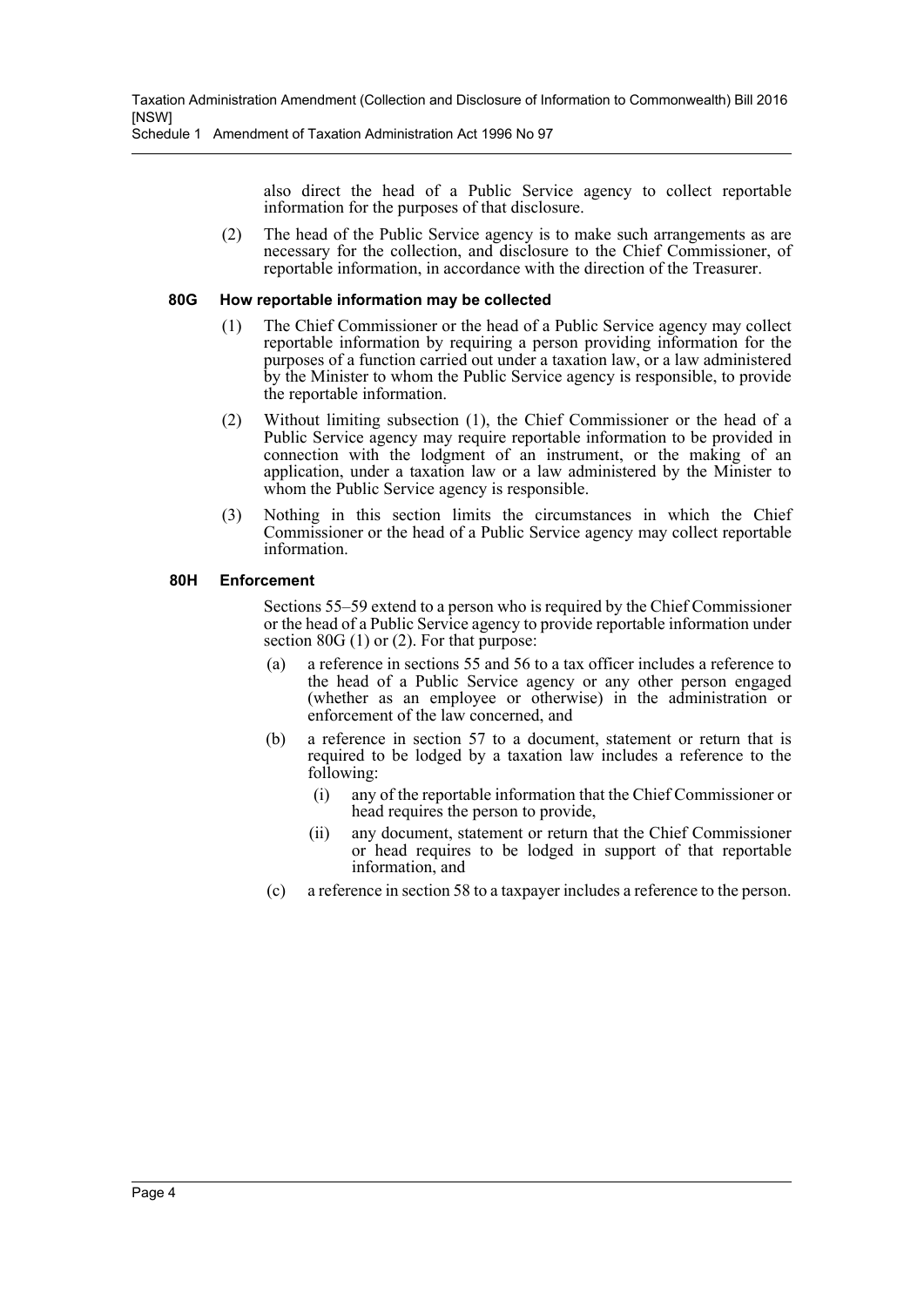Schedule 2 Amendment of Conveyancing (Sale of Land) Regulation 2010

## <span id="page-5-0"></span>**Schedule 2 Amendment of Conveyancing (Sale of Land) Regulation 2010**

### **[1] Clause 8A**

Insert after clause 8:

### **8A Implied term of contract for all contracts on or after 1 July 2016**

- (1) For the purposes of section 52A (2) (b) of the Act, the following terms are prescribed for all contracts for the sale of land entered into on or after 1 July 2016:
	- (a) in the case where the date for completion is specified in the contract:
		- (i) if that date is 14 days or less after the day on which the contract is made—the term set out in clause 4 of Schedule 2, or
		- (ii) if that date is more than 14 days after the day on which the contract is made—the term set out in clause 5 of Schedule 2,
	- (b) in the case where the date for completion is not specified in the contract:
		- (i) if the parties to the contract have agreed on a date for completion that is 14 days or less after the day on which the contract is made—the term set out in clause 4 of Schedule 2, or
		- (ii) if the parties to the contract have agreed on a date for completion that is more than 14 days after the day on which the contract is made—the term set out in clause 5 of Schedule 2, or
		- (iii) if the parties to the contract have not agreed on a date for completion—the term set out in clause 5 of Schedule 2.
- (2) In Schedule 2, *current land tax certificate*, in relation to a contract for sale, means a certificate issued under section 47 of the *Land Tax Management Act 1956* (as is relevant to the land the subject of the contract for sale or, in the case of a contract for the sale of land comprising one or more lots in a proposed plan of subdivision, the land from which the lot is to be created), being a certificate applied for by, or on behalf of, the vendor that is issued:
	- (a) in the year in which the contract is to be completed, or
	- (b) no more than 3 months before the date on which service is required under a term set out in Schedule 2.